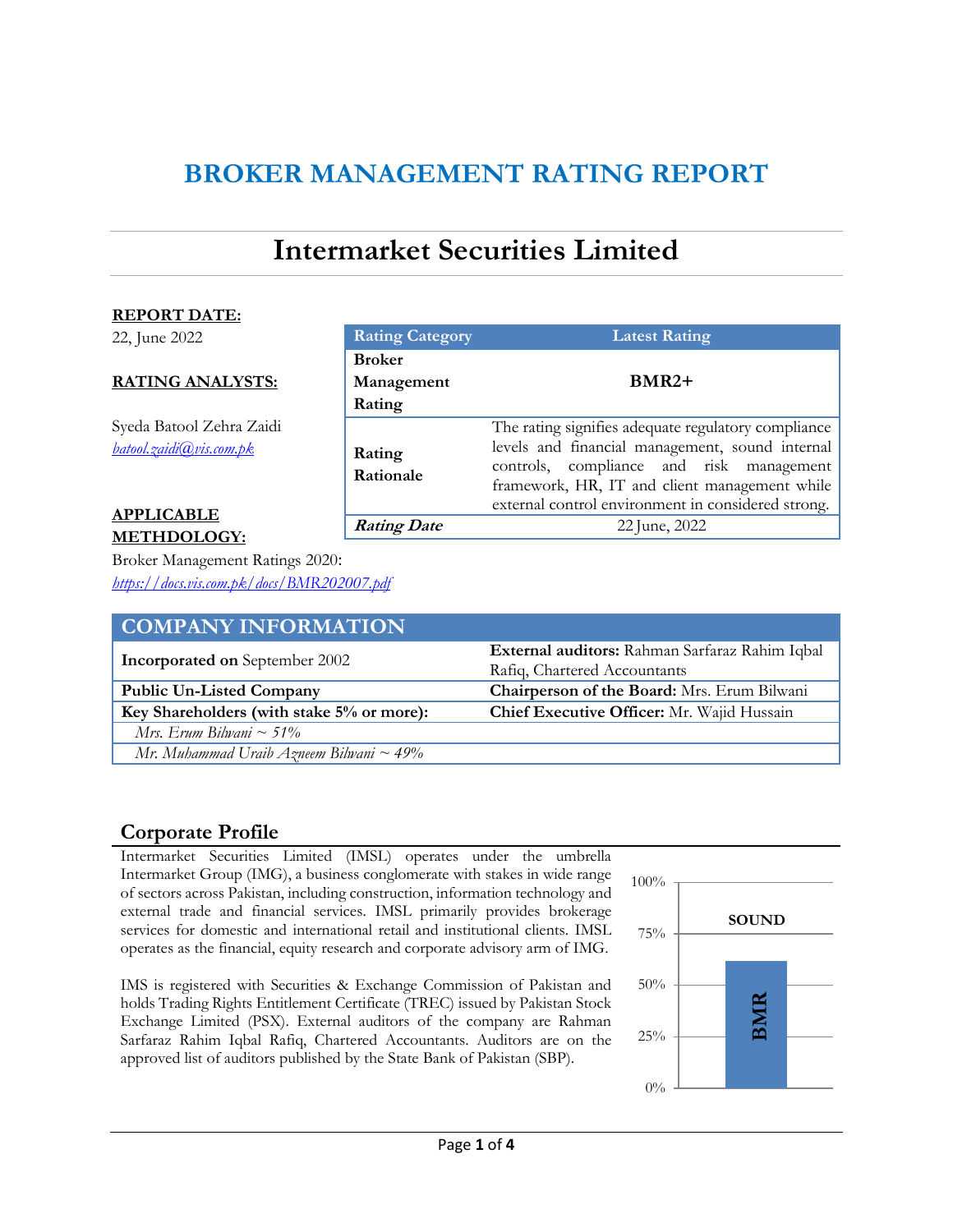

- At present, the Board is represented by four members with one independent member representation. Increasing the size of the Board may facilitate formation of independently represented Board committees without repetition.
- Governance framework of the company may be further strengthened through addition of certified members on the board.

### **HR & Infrastructure**



- HR infrastructure of the Company is compatible with the size of the Company's operations.
- Disaster recovery (DR) practices are exercised only once a year while data backup is under own control. The same may be improved by increasing DR exercises and having additional off-site data backup locations.



**Rating Factors Scores**

### **Client Relationship &**



- Complaint management tools may be further improved through greater visibility.
- Similarly, client servicing methods may be enhanced through availability of research reports and disclosure of commission rates on the website.

### **Compliance & Risk Management**

• Scope of internal policies may be enhanced for better controls. Overall internal control framework remains

**INTERNAL**

SOUND

**EXTERNAL**

STRONG

 Disclosure levels may be enhanced through inclusion of CEO's statement and Statement of Compliance with code in company's annual

financial statements.

sound.



 Some observations of margin compliances in client accounts were observed by PSX. These need to be rectified, going forward.

### **Financial Management**



- During FY21, the Company's earning profil witnessed significant improvement on account of increase in core brokerage income.
- However, brokerage volumes remained subdued in HFY22 Impacting profitability of the Company.
- Capitalization indicators remain sound, albei increasing on a time line basis.
- Liquidity profile is adequate. Liquid asset provide more than 100% coverage to liabilities.
- Market risk remains manageable.
- Operational efficiency has room fo improvement.
- Going forward, increasing market share, whil improving operational efficiencies along with maintenance of capitalization indicators wi remain important for rating.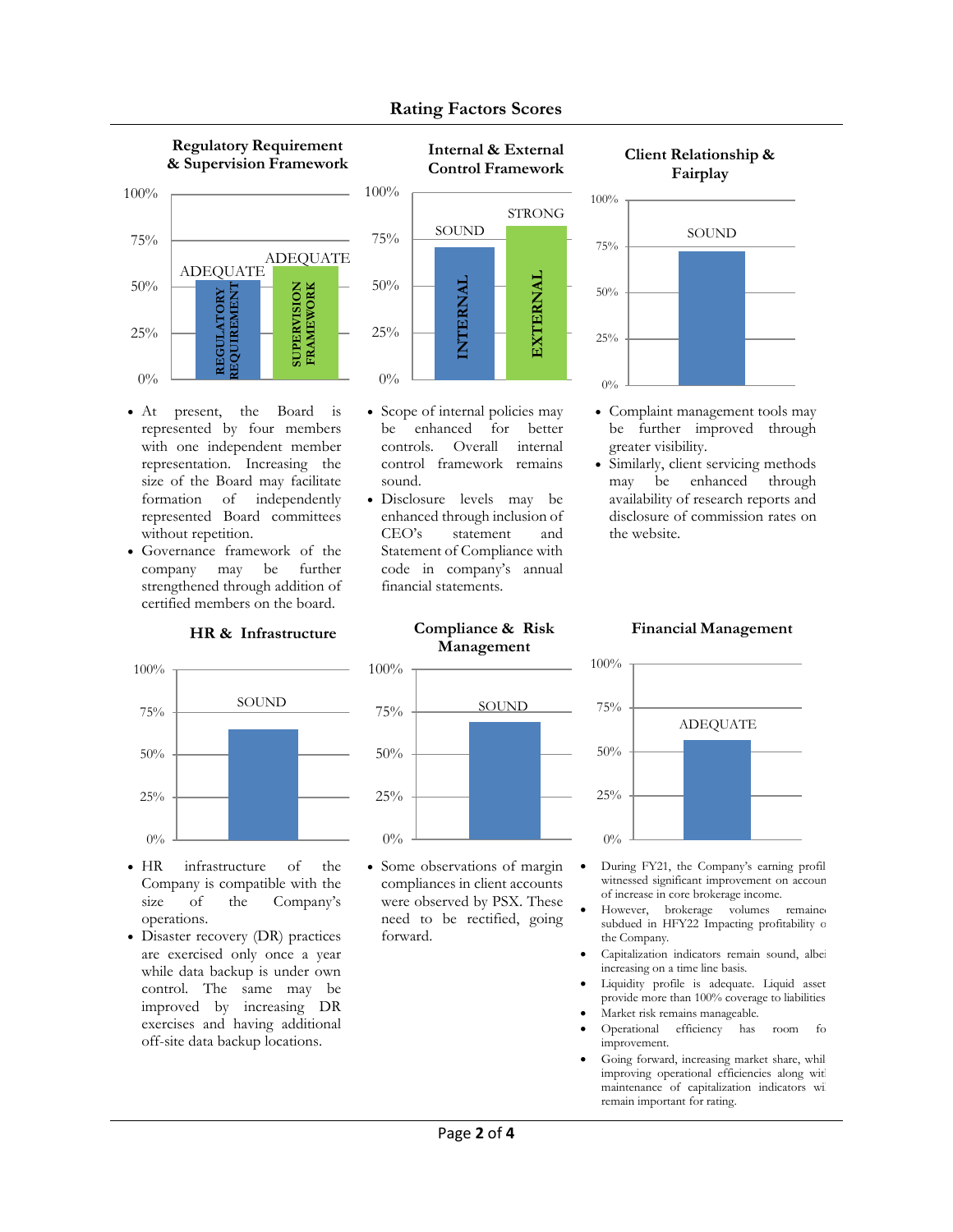### MANAGEMENT QUALITY SCALE & DEFINITIONS

# **VIS** Credit Rating Company Limited

### **RATING SCALE & DEFINITIONS: BROKER MANAGEMENT RATING**

### **BMR14**

Excellent regulatory compliance, control environment, Adequate and financial management; governance and risk management frameworks are extremely effective; HR, IT, and customer services are strongly proactive.

#### BMR1++, BMR1+, BMR1

Strong regulatory compliance, control environment, and financial management; governance and risk management frameworks are highly effective; HR, IT, and customer services are highly proactive.

#### BMR2++, BMR2+, BMR2

Sound regulatory compliance, control environment, and financial management; governance and risk management frameworks are effective; HR, IT, and customer services are proactive.

#### BMR3++, BMR3+, BMR3

regulatory compliance, control environment, and financial management; governance and risk management frameworks are satisfactory; HR, IT, and customer services are adequate.

### BMR4++, BMR4+, BMR4

Inadequate regulatory compliance, control environment, and financial management; governance and risk management frameworks need improvements; HR, IT, and customer services are insufficient.

### **BMR5**

Weak regulatory compliance and business practices

### **Rating Outlooks:**

The three outlooks 'Positive', 'Stable' and 'Negative' qualify the potential direction of the assigned rating(s). An outlook is not necessarily a precursor of a rating change. Refer to our 'Criteria for Rating Outlook' for details. www.vis.com.pk/images/criteria\_outlook.pdf

**Appendix I**